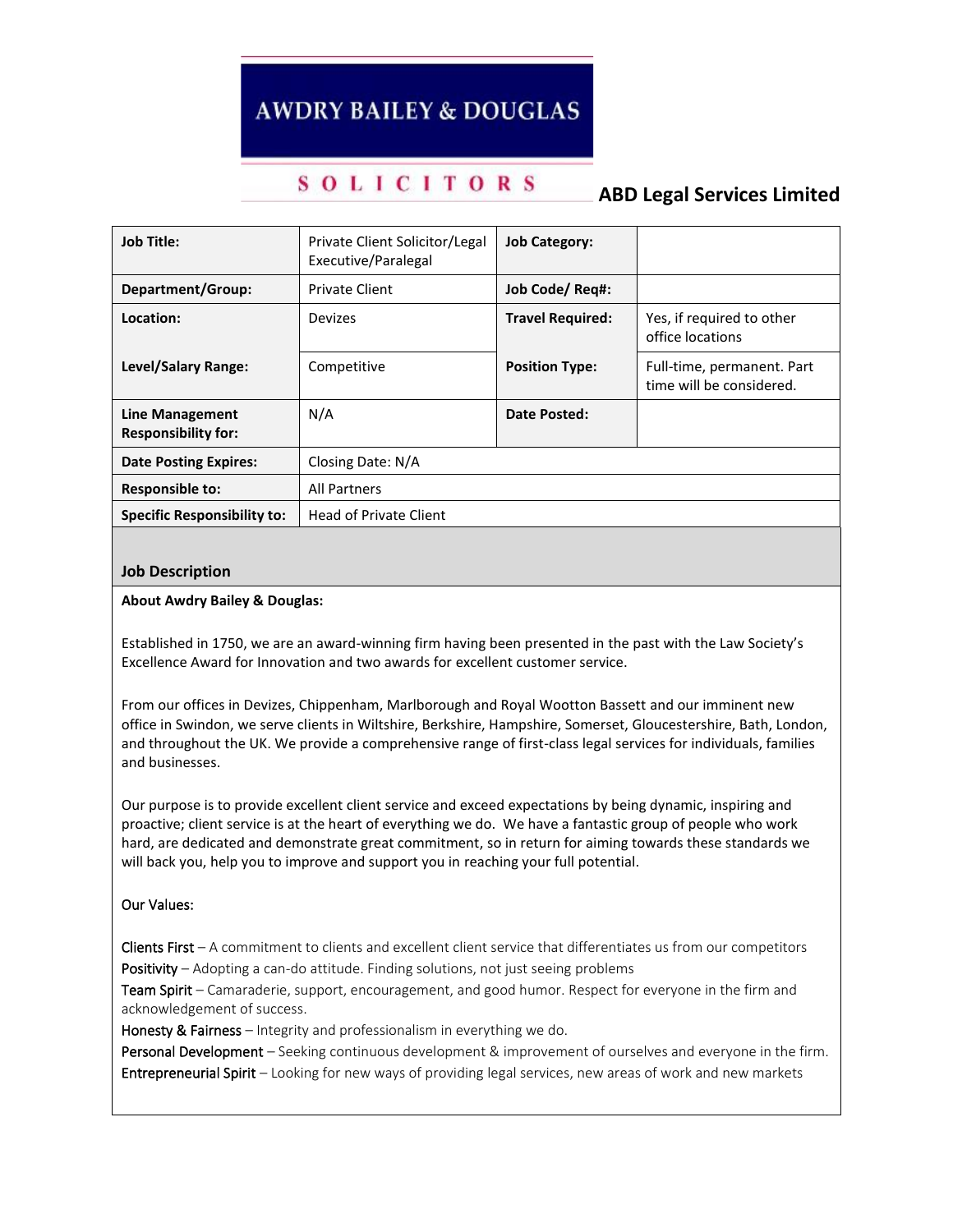#### **ROLE AND RESPONSIBILITIES**

#### **Job Purpose:**

To work within the Private Client department managing a mixed and varied caseload but primarily Wills, POA and Probate. The successful candidate will have at the forefront of their mind, the provision of excellent client service at the heart of what they do and will be actively involved with marketing and networking activities in order to raise awareness of your personal brand and to build relationships within the local community"

#### **Typical Activities:**

#### **Responsibility for**: -

- Servicing and further developing a "book" of Private Client work.
- Identifying improvements and to plan innovatively for better service delivery.
- Developing and maintaining strong & profitable client relationships, critical to the success of the department.
- Commitment to the Practice Management Standards of the Profession to include but not exhaustively, the SRA, Law Society, Lexcel, and IIP.

#### **ESSENTIAL AND DESIRABLE SKILLS, EXPERIENCE AND QUALIFICATIONS**

#### Essential:

- Proven experience of various types of Private Client work but specifically Wills, POA & straightforward Probate.
- To have the ability to remain calm, polite, and focused when dealing with different situations
- To have outstanding communication skills both verbal and written
- A high level of attention to detail
- The ability to build relationships and work collaboratively with all employees
- To enjoy a varied workload and working at pace
- The ability to make sound decisions, taking ownership when required.
- To present in a professional manner
- To be motivated, self-sufficient and to have excellent time management skills
- To demonstrate flexibility in approach
- To have excellent IT skills including Microsoft packages.
- Must be able to travel between offices when required.

#### **ADDITIONAL NOTES**

You will be expected to attend all update training as required.